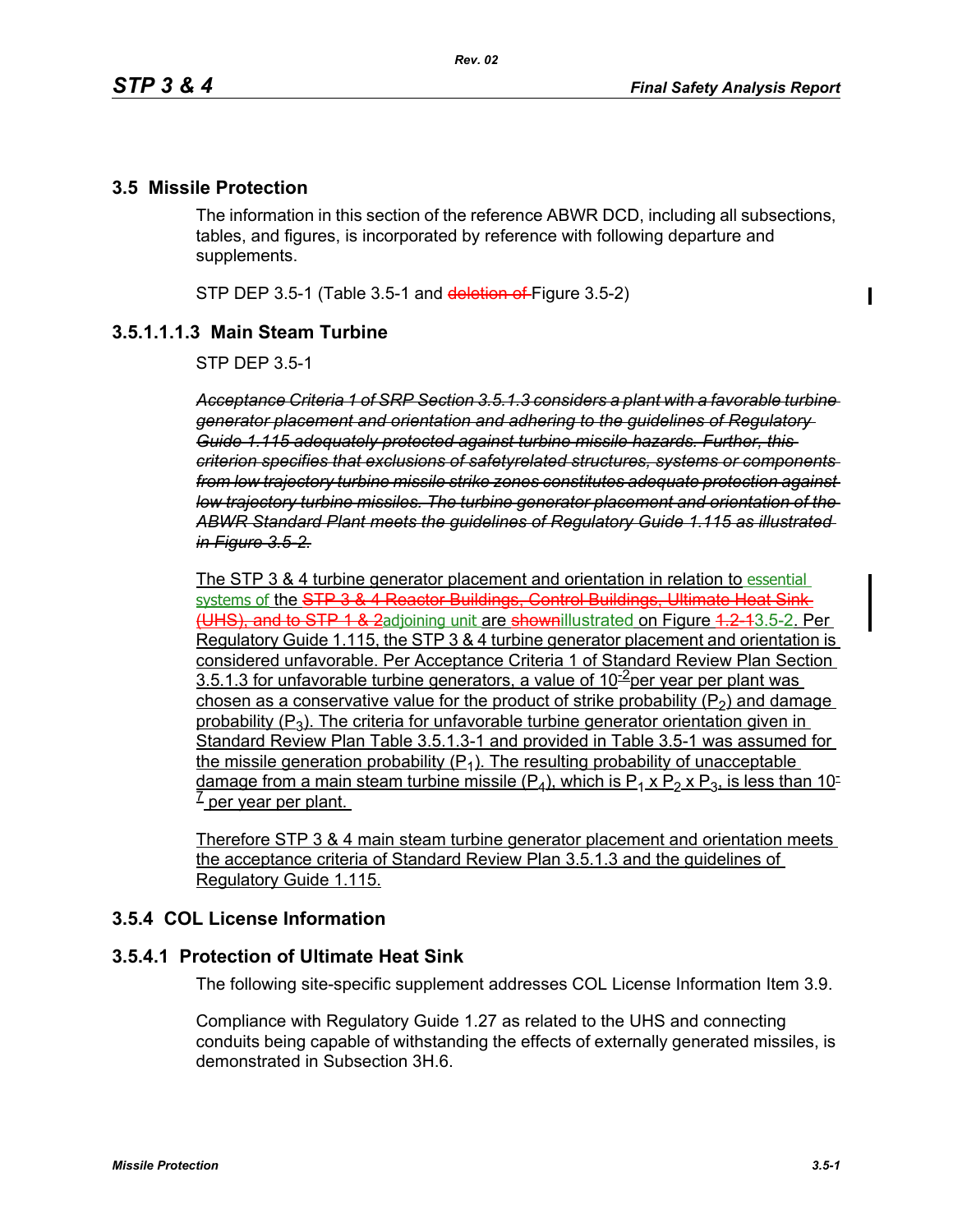# **3.5.4.2 Missiles Generated by Other Natural Phenomena**

The following site-specific supplement addresses COL License Information Item 3.10.

The only missiles generated by natural phenomena that have been identified, are those generated by tornados and hurricanes. Of tornado and hurricane missiles, tornado missiles govern the design of safety-related structures, systems, and components. The reference ABWR DCD tornado wind speeds (300 mph) exceed those specified in Regulatory Guide 1.76, Rev 1 for this site and exceed the design basis wind speed for this site. Therefore all missiles generated by other natural phenomena are bounded by the reference ABWR DCD tornado missiles specified in Subsection 3.5.1.4.

### **3.5.4.3 Site Proximity Missiles and Aircraft Hazards**

The following site-specific supplement addresses COL License Information Item 3.11.

No site proximity missiles or aircraft hazards were identified for this site. For details see Subsection 2.2S.2.7.2.

### **3.5.4.4 Impact of Failure of Out of ABWR Standard Plant Scope Non-Safety-Related Structures, Systems, and Components due to a Design Basis Tornado**

The following site-specific supplement addresses COL License Information Item 3.12.

In general, safety-related SSCs are protected from tornado missiles by being either underground or housed in a tornado missile proof structure. The design criteria for systems and components (not housed in tornado structures) are as follows: Such plant SSCs are analyzed for the design basis tornado missile to ensure that their failure will not affect the ability of safety-related SSCs from performing their intended safety functions.

## **3.5.4.5 Turbine System Maintenance Program**

The following site-specific supplement addresses COL License Information Item 3.13.

A turbine system maintenance program will be made available for NRC review prior to fuel load that includes a probability calculation of turbine missile generation and shows that the turbine meets the minimum requirements as given in Table 3.5-1. (COM 3.5-1)

### **3.5.4.6 Maintenance Equipment Missile Prevention Inside Containment**

The following site-specific supplement addresses COL License Information Item 3.14.

Procedures ensure that maintenance equipment inside containment, such as hoists, will either be removed prior to operation, moved to a location where they are not a potential hazard to safety-related equipment, or seismically restrained to prevent them from becoming a missile.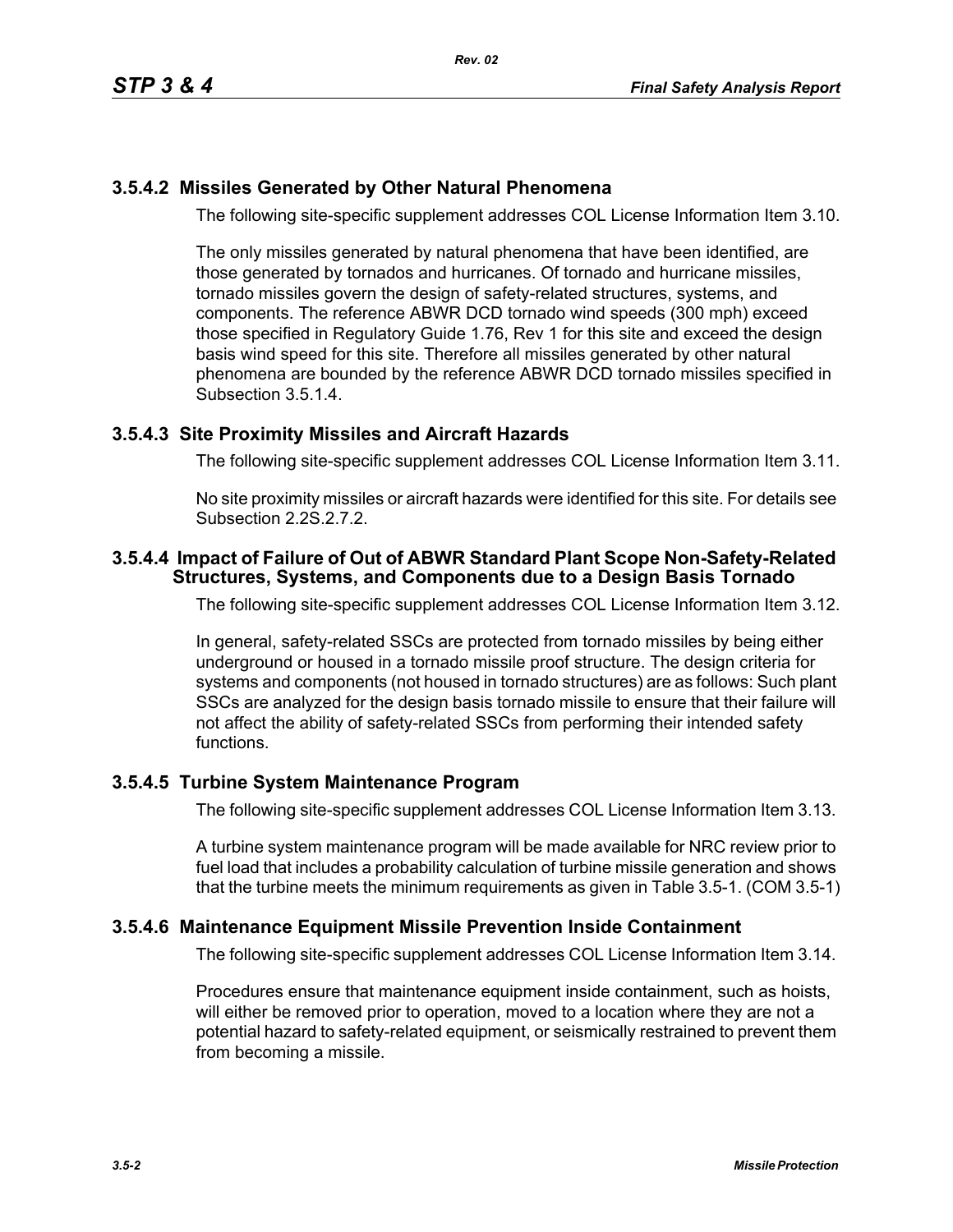### **3.5.4.7 Failure of Structures, Systems, and Components Outside ABWR Standard Plant Scope**

The following site-specific supplement addresses COL License Information Item 3.15.

Non-tornado resistant structures are constructed from materials such as reinforced concrete block, and/or structural steel with metal siding and roof deck. Potential missiles or debris from these materials, resulting from failure of structure or from items blown off, when subjected to winds of tornado intensity, would not generate missiles more severe than the design basis tornado missiles defined in Subsection 3.5.1.4 (Reference 3.5-10).

## **3.5.5 References**

The following site-specific supplement addresses COL License Information Item 3.15.

3.5-10 "Rationale for Wind-borne Missile Criteria for DOE Facilities," J.R. McDonald, Sept. 1999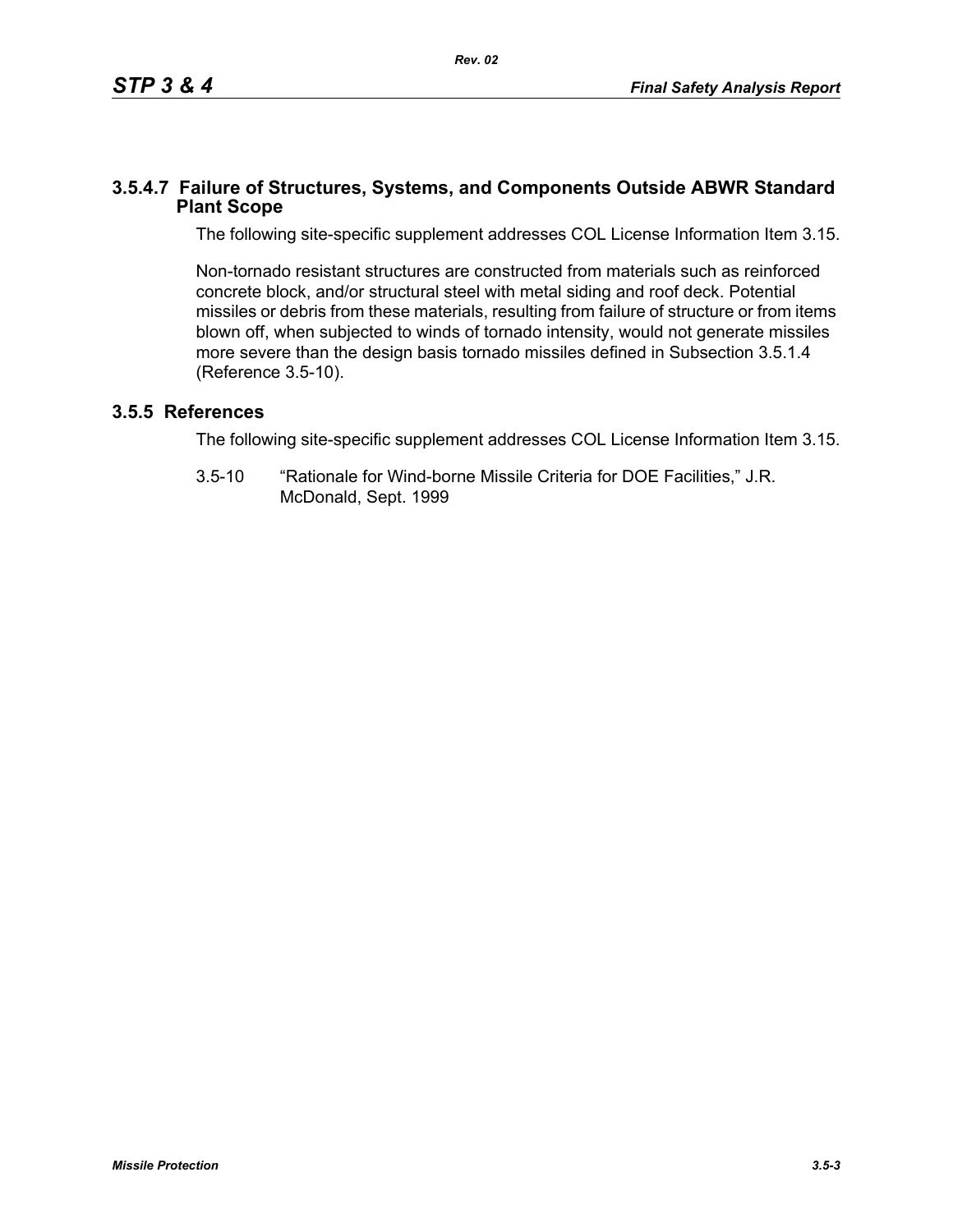$\overline{\mathbf{I}}$ 

| <b>Criterion</b> | Probability/Yr                                                                          | <b>Required Licensee Action</b>                                                                                                                                                                                                                             |  |
|------------------|-----------------------------------------------------------------------------------------|-------------------------------------------------------------------------------------------------------------------------------------------------------------------------------------------------------------------------------------------------------------|--|
| (A)              | $P_1 < \frac{10^{-4}}{10^{-5}}$                                                         | Criterion (A) is the general, minimum reliability<br>requirement for loading the turbine and bringing the<br>system on line.                                                                                                                                |  |
| (B)              | $\frac{10^{-4}}{10^{-5}}$ < P <sub>1</sub> < $\frac{10^{-3}}{10^{-4}}$ 10 <sup>-4</sup> | If Criterion (B) is reached during operation, the<br>turbine may be kept in service until the next<br>scheduled outage, at which time the COL applicant<br>is to take action to reduce P1 to meet Criterion (A)<br>before returning the turbine to service. |  |
| (C)              | $H^{3}$ 10 <sup>-4</sup> < P <sub>1</sub> < $H^{2}$ 10 <sup>-3</sup>                    | If Criterion (C) is reached during operation, the<br>turbine is to be isolated from the steam supply<br>within 60 days, at which time the COL applicant is<br>to take action to reduce P1 to meet Criterion (A)<br>before returning the turbine to service. |  |
| (D)              | $\frac{10^{-2}}{2}$ 10 <sup>-3</sup> < P <sub>1</sub>                                   | If Criterion (D) is reached at any time during the<br>operation, the turbine is to be isolated from the<br>steam supply within 6 days, at which time the COL<br>applicant is to meet Criterion (A) before returning<br>the turbine to service.              |  |

| Table 3.5-1 Requirement for the Probability of Missile Generation for |  |
|-----------------------------------------------------------------------|--|
|                                                                       |  |

*Rev. 02*